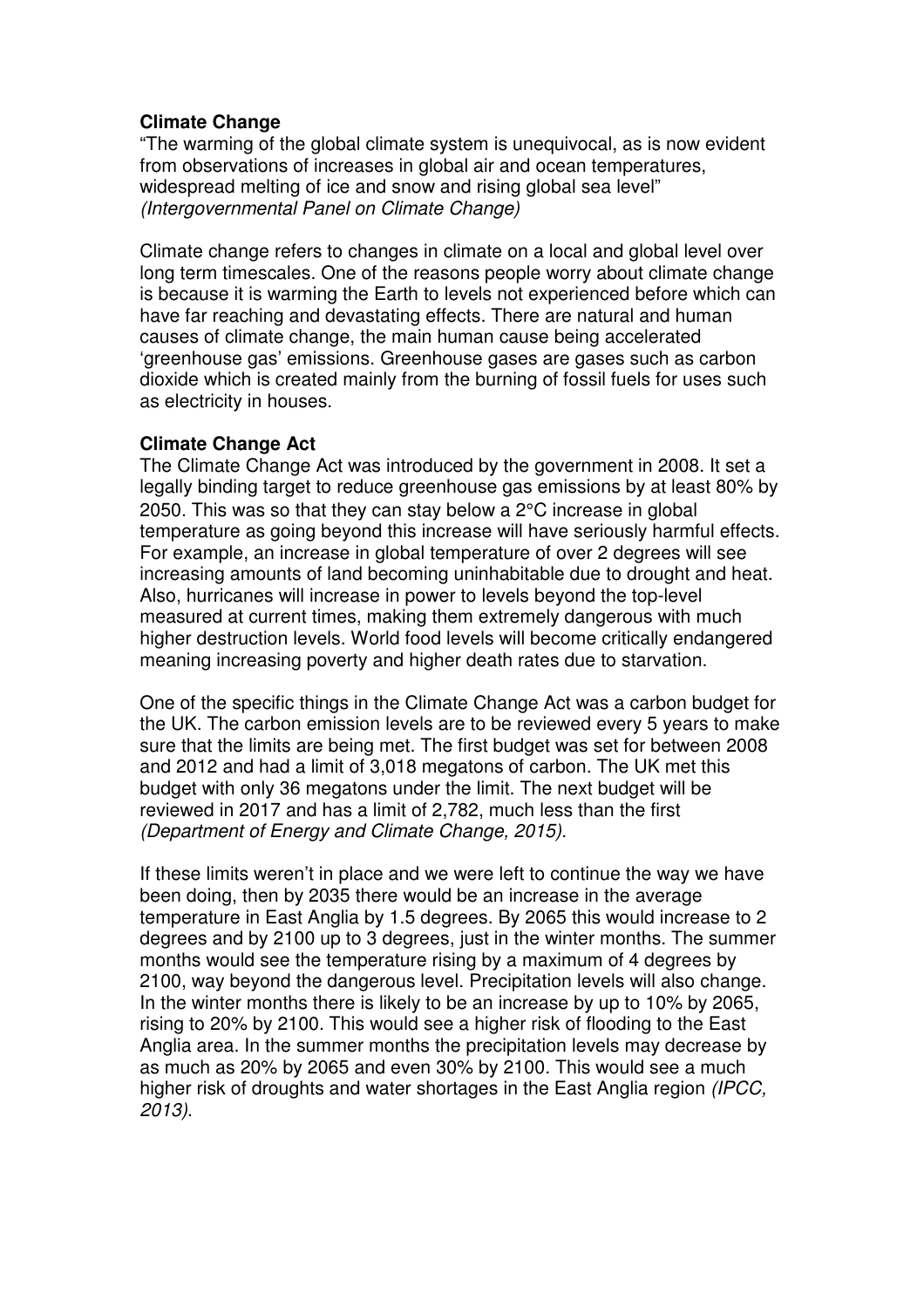### **Sea Level Rise**

Climate Change also contributes to sea level rise. Sea level rise is caused by thermal expansion of the sea water due to the warmer climate. Melting land ice is also a cause, as is postglacial rebound. Postglacial rebound is when the plates are returning to equilibrium once a heavy ice load has been lifted. For example the north of the UK once had huge amounts of land ice which weighed down that land. This meant the south of the UK rose to a higher level. Now the land ice has melted, the north of the UK is slowly rising and the south of the UK is sinking, eventually returning the UK to equilibrium. It's like someone lying on an inflatable bed. Their weight makes the middle of the bed sink and the edges of the bed will rise up around that weight. When the person gets off the bed it will return to its original equilibrium state. The equilibrium state for the Earth happens much slower.

Estimates of sea level rise vary but experts have said that it's been rising at a rate of 3.5mm per year since the early 1990s. Predictions say that this is expected to accelerate, seeing the ocean rise by between 0.8 to 2 meters by 2100 (National Geographic). This rise would have a devastating effect on Norfolk. Low lying settlements such as Kings Lynn will be under threat and settlements along the coast such as Cromer and Happisburg will be lost unless sea defences are modernised. Valuable agricultural land like the Fens will be lost to flooding and salinisation and the Norfolk Broads will be threatened which may cause a decline in the local economy.

The rise would also cause a loss of over 40% of the current Essex salt marshes (Boorman, 1992). The salt marshes get eroded by the rising sea level but they are prevented from migrating inland because of fixed flood defence walls, this is called coastal squeeze. This would mean a reduction in many salt marsh species including the Redshank, a popular British wading bird. Other coastal habitats such as coastal grazing marshes and sand dunes will also be affected by the rising sea. Soft cliffs, such as those in Suffolk, are eroding at a rate of 4.7 meters per year and will continue to increase as the sea continues to rise. The problem with trying to prevent sea level rise is that the sea warms more slowly than the air, so even if we were able to stop the trend in air temperature increase now, the sea temperature rise would still continue for decades (Norfolk Coast Partnership, 2014).

## **Environment**

Climate change will have a significant impact in all areas, especially the environment. It will have an impact on the migration and distribution of many marine species, mobile invertebrates and birds such as wildfowl and wading birds (NCP, 2014). It is estimated that coastal floodplains, grazing marshes and saline lagoons will lose up to 50 hectares in the East of England alone. This is the greatest loss for any region in the UK. This especially applies to fen, purple moor grass, rush pasture and reed bed habitats which will lose up to 20 hectares in this region (ClimateUK, 2012). In the AONB's rivers and other water bodies, Brown Trout and Sea Trout are likely to decline as the water temperature rises. Also amphibians such as the Great Crested Newt are likely to lose potentially suitable climate space under the higher temperature rise scenario. With the decrease in area of salt marsh, there is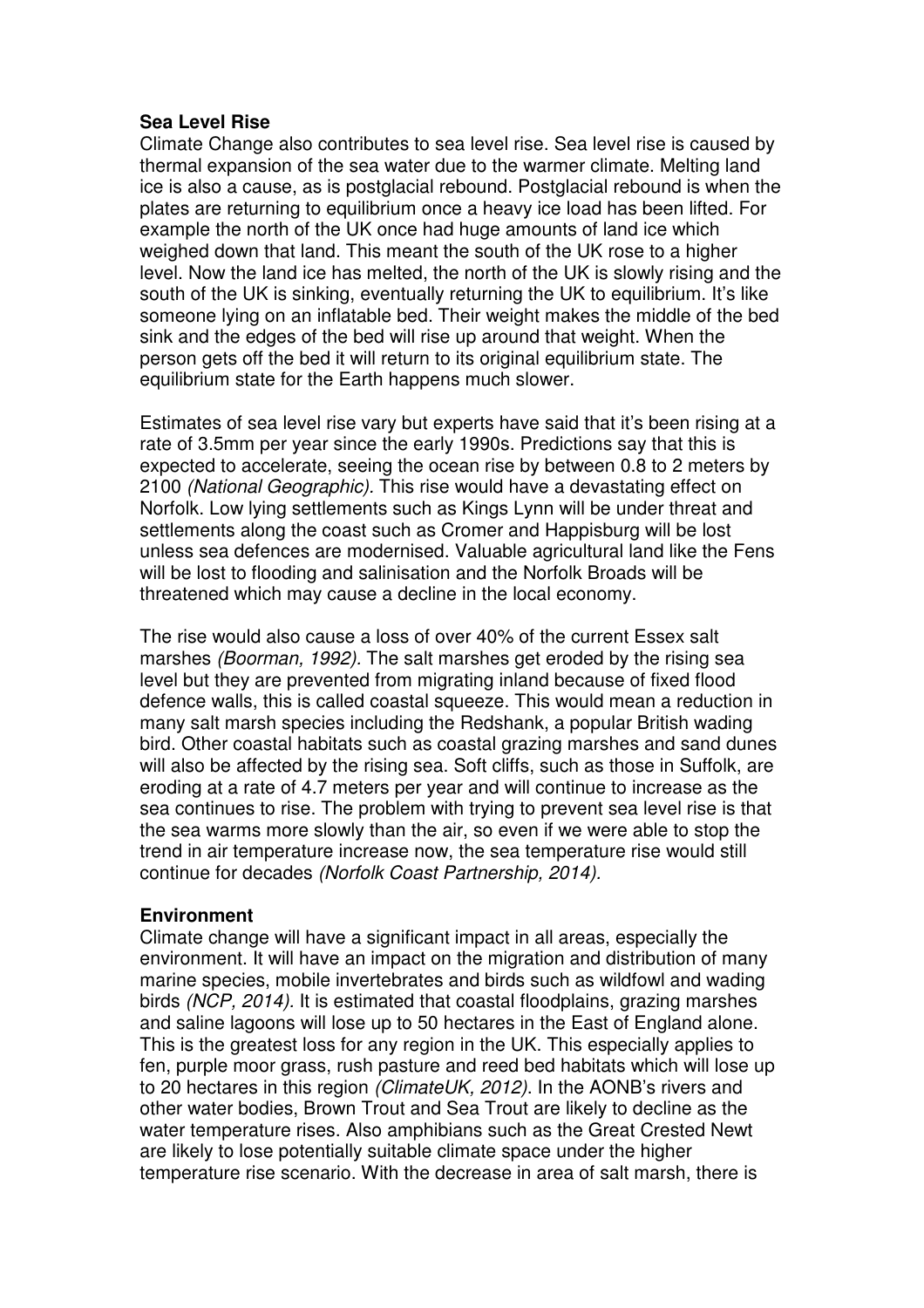likely to be a decline in the number of bird species, such as Brent Goose which fell from a population of approximately 9,000 in 2003 to a population of approximately 5,000 in 2011 (Harley, 2012).

### **Agriculture**

More than 75% of the East of England is used for farming, with farmers in Norfolk, Suffolk and Cambridgeshire farming well over half of the country's entire sugar beet crop. The East of England is one of the most vulnerable regions highlighting the importance of protecting the agricultural and horticultural industries in the region. The drier summers will only increase the pressure on water for irrigation purposes, leading to water shortages throughout the region. It will also mean a higher soil moisture deficit and an increase chance of soil erosion when there is eventually rainfall (ClimateUK, 2012). This will wash away nutrients essential to the crops, reducing the quality. However it has been thought that there is a potential for an increase in crop yield in current crops and even potential for new crops to enter production in the region.

## **Tourism**

One of the many industries in the East of England is the tourism industry. It has been estimated that visitors to the East of England spend a total of around £5 billion per year (Office for National Statistics, 2014). A threat to the tourist industry along the coast is sea level rise causing erosion and flooding. This could damage essential infrastructure, destroy beaches and could damage attractions such as historical monuments. This may all reduce visitor numbers which could cause a decline in the local economy. Another tourist area which might be under threat is the Norfolk Broads. The Broads have over 7 million visitors a year contributing £469 million to the local economy (Norfolk Rural Development Strategy, 2013). The risk of flooding and sea level rise raises the threat of salt water incursion, destroying rare ecosystems and so potentially decreasing visitor numbers which could lead to damage to the local economy.

It has been suggested that a changing climate in the area (warmer, with drier summers) may cause visitor numbers to increase in the future. This would benefit local businesses and the economy greatly but it may also potentially put increasing pressure on sensitive habitats and species. For example, walking and cycling activities have been known to cause trampling and erosion among the dunes and saltmarshes and water sports, popular along the North Norfolk coast, have been known to cause disruption to seal colonies in breeding and feeding areas (Wilson, 2006).

## **Housing**

More intense rainfall and sea level rise caused by climate change increases the risk of localised flooding and erosion. This increases the risk of damage to property because of flooding. The Norfolk County Council has 4 priority groups based on the potential number of people at risk from flooding. The top priority is Norwich with over 22,000 people at risk and 1,909 non-residential properties at risk. The next priority group includes Kings Lynn with 3,707 people and 686 non-residential properties at risk. The third group includes